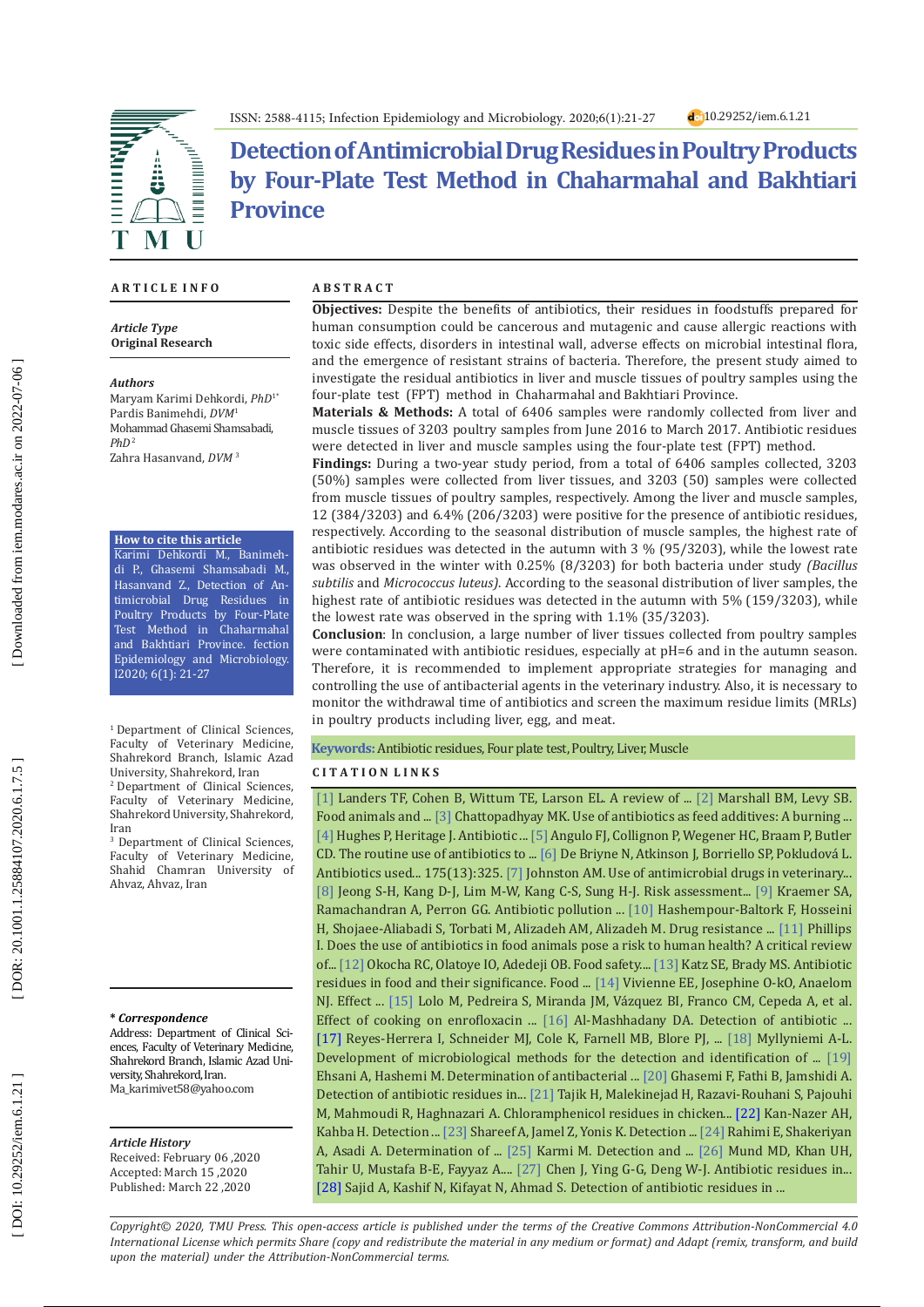### **Introduction**

In today's world, the use of antibiotics for livestock is inevitable for various reasons such as treatment, prevention of different diseases, and more recently, "enhancing the food efficiency" $[1-2]$ . Antibiotics are used differently in terms of type and dose for treatment or prevention. The amount of antibiotics used to increase the growth and efficiency of livestock feed is much less than the amount used for treatment [3]. However, antibiotics used to increase the growth are somewhat different from therapeutic antibiotics  $[4-5]$ .

Unfortunately, different types of antibiotics are used by veterinary technicians and even non-experts working in this profession, without considering their side effects and excretion period, leading to the residue of antibiotics and other chemicals, resulting from their metabolism, in livestock products [6-7]. Despite the benefits of antibiotics, their residues in foodstuffs could be cancerous and mutagenic for human and cause allergic reactions, disorders in intestinal wall, adverse effects on microbial intestinal flora, and the emergence of resistant strains of bacteria  $[8-10]$ .

Adding antibiotics as supplement to animals feed is a public health risk. The residual antibiotics in animal products are not a major concern, but the major problem is the development of antibiotic-resistant bacteria that could be transmitted to humans  $[10]$ . Taking a small amount of an antibiotic over a long period of time through food could cause antibiotic-resistant pathogenic or nonpathogenic bacteria to develop in the body [3, 11]. In people who are more sensitive to small amounts of antibiotics, their possible allergy increases by consuming foods containing antibiotics. The presence of antibiotics in some foodstuffs and products poses potential risks to consumers and may interfere with the production of animal products, like milk and its products [12-13]. On the other hand, since poultry meat usually receives boiling heat, heat has a diminishing effect on carcass antibiotic residues and is a way to reduce the side effects of antibiotics on consumers [14-15].

**Objectives:** In this regard, since there was no comprehensive study investigating the status of antibiotic contamination of poultry samples in our region; therefore, the present study aimed to investigate the residual antibiotics in the liver and muscle tissues of poultry samples by four-plate test (FPT) method.

## **Materials and Methods**

**Sample collection:** A total of 6406 samples were randomly collected from liver and muscle tissues of 3203 poultry samples from June 2016 to December 2017. The collected samples were labeled and under refrigeration transferred to the laboratory and kept at -20°C before being tested. These samples were then tested for the presence of antibiotic residues.

**Preparation of test plates:** Mueller-Hinton agar was prepared according to the manufacturer's instructions. After, sterilizing the media, the media pH was adjusted at 6, 7.2, and 8 for *Bacillus subtilis* and at 8 for *Micrococcus luteus* bacteria using a digital pH meter. After cooling to approximately 45°C, 0.1 mL of bacterial suspension was inoculated to each 100 mL of agar before solidification, bacterial suspensions equivalent to 0.5 McFarland turbidity were prepared from typical colonies of *B. subtilis* and *M. luteus*. The plates were incubated at 30 °C for *B. subtilis* and at 37 °C for *M. luteus* for 24 hours  $[16]$ .

**Detection of antibiotic residues in samples**: Antibiotic residues in liver and muscle samples were detected using four-plate test as described previously by Almashhadany et al. (2019)<sup>[16]</sup>. Briefly, a disc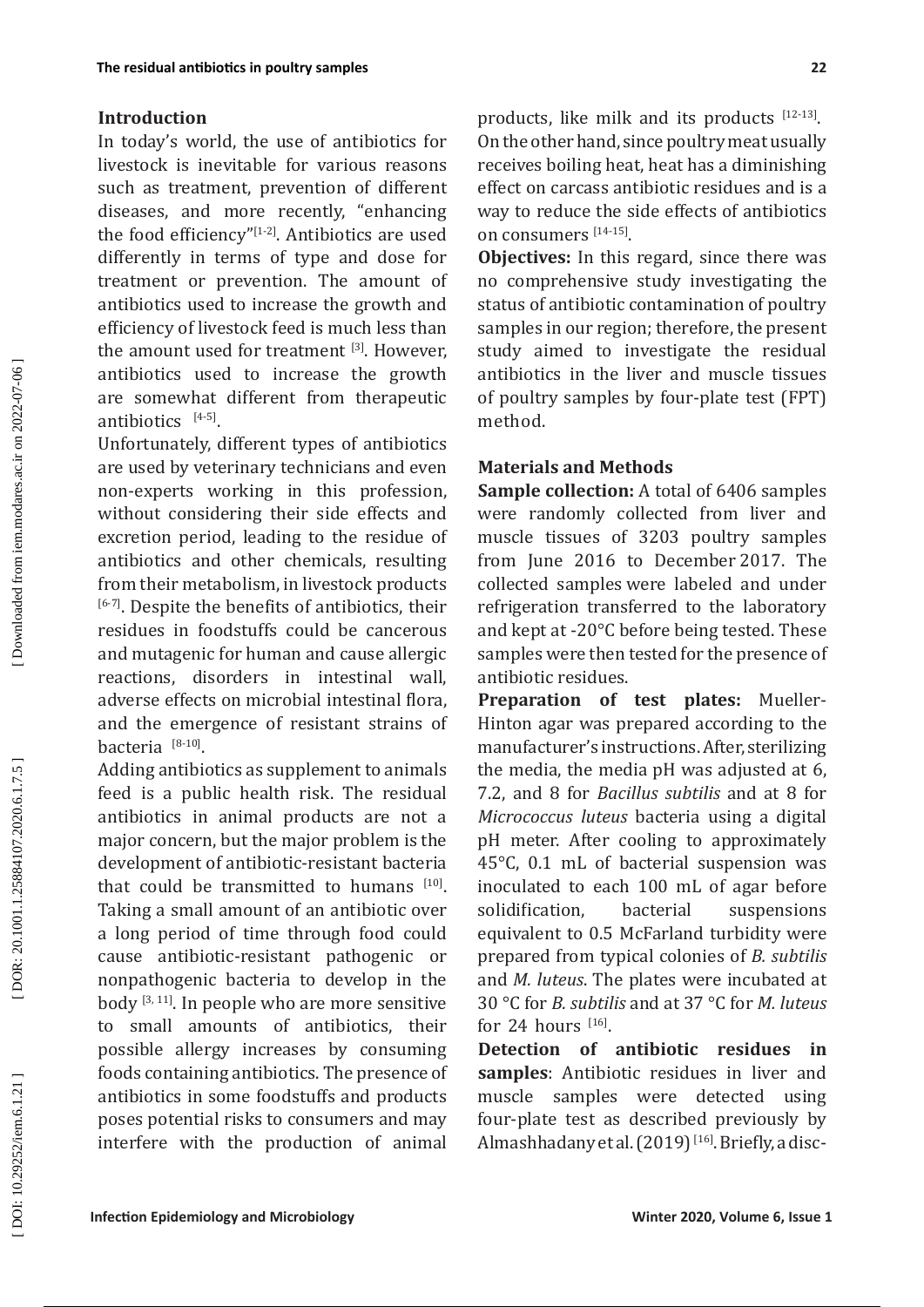shaped chicken sample of 2 mm in thickness and 8 mm in diameter was arranged and transferred on the surface of Mueller-Hinton agar inoculated by the sensitivity-test organisms (*B. subtilis* and *M. luteus*). The plates were incubated aerobically at 30°C for *B. subtilis* and at 37°C for *M. luteus* for 24 hrs. The inhibition zone diameter equal to or more than 2 mm was considered as positive, a zone of 1 to 2 mm was considered as suspicious, and a zone less than 1 mm was considered as negative  $[17]$ .

# **Findings**

During a two-year study period, from a total of 6406 samples collected, 3203 (50%) samples were collected from liver tissues, and 3203 (50%) samples were collected from muscle tissues of poultry samples, respectively. Among liver and muscle samples, 12 (384/3203) and 6.4% (206/3203) were positive for the presence of antibiotic residues (Inhibition zone diameters ranged from 2 mm to 8 mm), respectively (Table 1). The details of poultry samples frequency and seasonal distribution are presented in Table 1, 2, and 3.

**Antibiotic residues in liver:** According to the susceptibility testing of *B. subtilus* at different pH values, out of 2535 liver samples, the most liver samples (303/3203) harboring antibiotic residues against *B. subtilus* were observed at pH=6, and the least cases (206/3203) were observed at pH =8. In addition, 5.6% (179/3203) of liver samples harbored antibiotic residues against *M. luteus* at pH=8.

According to the seasonal distribution of liver sample, the highest rate of antibiotic residues was detected in the autumn with 5% (159/3203), while the lowest rate was observed in the spring with 1.1% (35/3203) (Table 2 and 3).

**Antibiotic residues in Muscles:** According to the susceptibility testing of *B. subtilus* at different pH values, the most muscle samples (4.7%) (149/3203) harboring antibiotic residues against *B. subtilus* were observed at pH =6 and 7.2, and the least samples (3.06%) (98/3203) were observed at pH=8. Also, 1.8% (46/2535) of muscle samples harbored antibiotic residues against *M. luteus* at pH=8.

*Karimi Dehkordi M. et al.*

According to the seasonal distribution of muscles samples, the highest rate of antibiotic residues was detected in the autumn with 3 % (95/3203), while the lowest rate was observed in the winter with 0.25% (8/3203) for both bacteria (Table 2 and 3).

# **Discussion**

Antibiotic residues in animal-derived products could pose adverse health effects on humans. For use of pharmacologically active substances, MRLs regulation has been assigned by European Union (EU)  $[17-18]$ . However, previous studies have reported that antibiotic residues with high concentrations are [remarkably](https://www.thesaurus.com/browse/remarkably) common in the poultry and livestock industries  $[16, 19-20]$ .

Despite the variety of poultry products, including eggs, chicken, etc, only a few studies have focused on investigating antibiotic residues. Therefore, this study aimed to investigate the antibiotic residues in liver and muscle tissues of poultry samples based on FPT during two years [18].

In the present study, the incidence rate of antibiotic residues in all poultry samples was 9.2% (590/6406). The highest rate (12%) was found in liver samples, while the lowest (6.4%) rate was observed in muscle samples. According to the obtained results (Table 2), the highest detection rate of antibiotic residues in liver and muscle samples was in the autumn.

In agreement with this study results, Tajik et al. (2010) reported that 17.5% of liver, kidney, and muscle samples of chicken carcasses were positive for antibiotic

Downloaded from iem.modares.ac.ir on 2022-07-06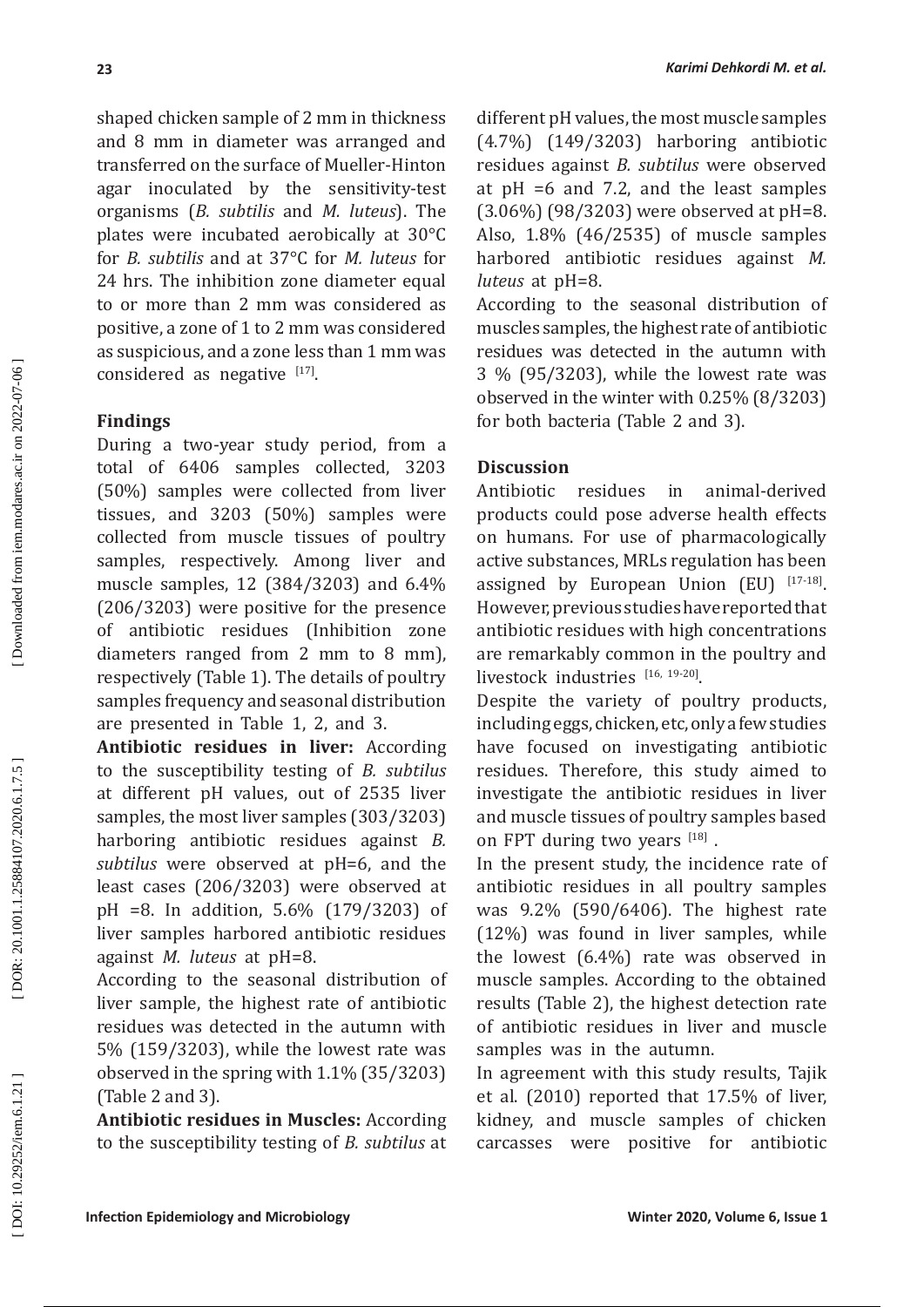| <b>Organ</b>  | <b>Liver</b><br>$(N=3203)$ |            |              | <b>Muscle</b><br>$(N=3203)$ |                  |              |  |
|---------------|----------------------------|------------|--------------|-----------------------------|------------------|--------------|--|
| <b>Season</b> | 2016                       | 2017       | <b>Total</b> | 2016                        | 2017             | <b>Total</b> |  |
| Spring        | $\boldsymbol{0}$           | 35(15)     | 35(9.1)      | $\boldsymbol{0}$            | 18(15)           | 18           |  |
| Summer        | 3(2)                       | 150 (64.4) | 153 (39.9)   | $\boldsymbol{0}$            | 85 (70.8)        | 85           |  |
| Autumn        | 111 (73.5)                 | 48 (20.6)  | 159 (41.4)   | 78 (90.7)                   | 17(14.2)         | 95           |  |
| Winter        | 37 (24.5)                  | $\bf{0}$   | 37(9.6)      | 8(9.3)                      | $\boldsymbol{0}$ | 8            |  |
| Total         | (39.3) 151                 | 233 (60.7) | 384 (100)    | 86 (41.7)                   | 120(58.3)        | 206 (100)    |  |

**Table 1)** Total distribution of antibiotic residues based on the poultry samples

**Table 2)** Relationship between season and incidence of antibiotic residues in poultry samples in 2016.

| <b>Organ</b> |                  |                       | <b>Liver</b><br>No. $(%)$           |                             |                                        |                  | <b>Muscle</b><br>No. $(%)$      |                         |                                 |                                        |
|--------------|------------------|-----------------------|-------------------------------------|-----------------------------|----------------------------------------|------------------|---------------------------------|-------------------------|---------------------------------|----------------------------------------|
| Season       | Total<br>samples | B. subtilus<br>$pH=6$ | <i>B.</i><br>subtilus<br>$pH = 7.2$ | $B$ .<br>subtilus<br>$pH=8$ | $M_{\cdot}$<br><i>luteus</i><br>$pH=8$ | Total<br>samples | <b>B.</b><br>subtilus<br>$pH=6$ | B. subtilus<br>$pH=7.2$ | <b>B.</b><br>subtilus<br>$pH=8$ | $M_{\cdot}$<br><i>luteus</i><br>$pH=8$ |
| Spring       | $\boldsymbol{0}$ | $\mathbf{0}$          | $\overline{0}$                      | $\theta$                    | $\mathbf{0}$                           | $\mathbf{0}$     | $\mathbf{0}$                    | $\mathbf{0}$            | $\theta$                        | $\mathbf{0}$                           |
| Summer       | 85               | $\mathbf{0}$          | $\mathbf{0}$                        | $\overline{0}$              | 3(3.5)                                 | 85               | $\overline{0}$                  | $\mathbf{0}$            | $\mathbf{0}$                    | $\mathbf{0}$                           |
| Autumn       | 321              | 74 (23)               | 57(17.8)                            | 46(14.3)                    | 56(17.4)                               | 321              | 60(18.7)                        | 51(15.9)                | 36(11.2)                        | 16(5)                                  |
| Winter       | 169              | 3(1.8)                | 7(4.1)                              | 4(2.4)                      | 29(17.2)                               | 169              | $\mathbf{0}$                    | 6(3.6)                  | 2(1.2)                          | $\mathbf{0}$                           |
| Total        | 575              | 77                    | 64                                  | 50                          | 88                                     | 575              | 60                              | 57                      | 38                              | 16                                     |

residues using FPT method. Similar to this study, they did not report the percentage and concentration of each antibiotic residue [21]. Moreover, Khan Nazer et al. (1999) investigated antibiotic residues in poultry samples. Their results indicated that 12.4% of samples contained residual antibiotics at one or more side, 11.2% in the breast muscle and 8% in the liver samples, consistent with this study findings [22].

Ghasemi et al. (2014) also reported that 18.7% of poultry carcasses were positive for

the presence of antibiotic residues  $[20]$ . Additionally, another study conducted by Shareef et al. ( 2009) found that 7% of liver and breast muscle samples were positive for antibiotic residues, which is lower than this study finding [23]. Also, Rahimi et al. (2017) revealed that 6% of chicken meat samples<br>were contaminated with sulfonamide were contaminated with sulfonamide antibiotic residues, which are in contrast with the present study findings  $[24]$ .

On the other hand, higher rates have been reported previously. Karmi et al. (2014)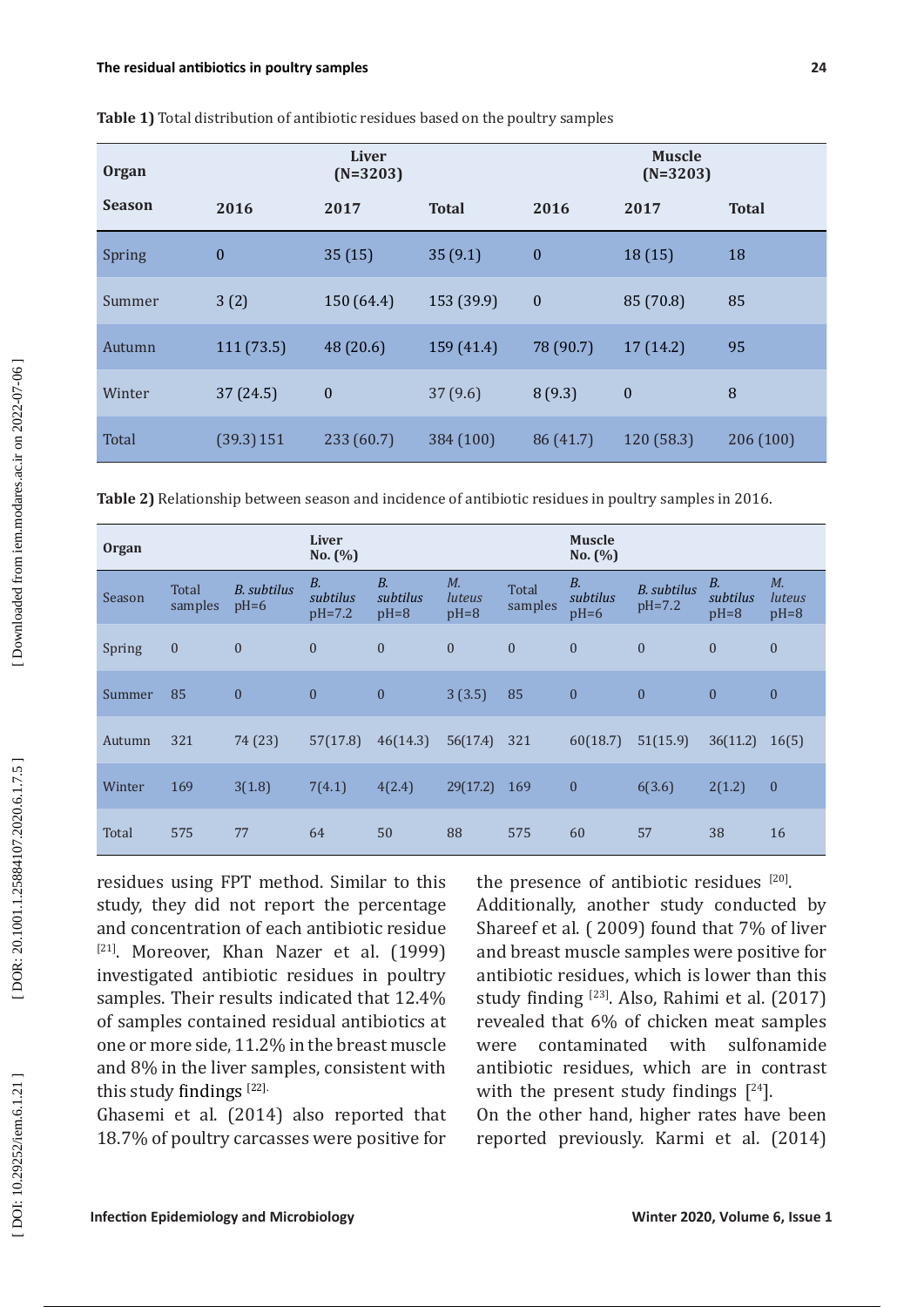|  |              |                  | <b>Liver</b>          |                         |                       |                     |                  |                       | <b>Muscle</b>           |                       |                     |  |
|--|--------------|------------------|-----------------------|-------------------------|-----------------------|---------------------|------------------|-----------------------|-------------------------|-----------------------|---------------------|--|
|  | <b>Organ</b> | No. (%)          |                       |                         |                       |                     |                  | No. (%)               |                         |                       |                     |  |
|  | Season       | Total<br>samples | B. subtilus<br>$pH=6$ | B. subtilus<br>$pH=7.2$ | B. subtilus<br>$pH=8$ | M. luteus<br>$pH=8$ | Total<br>samples | B. subtilus<br>$pH=6$ | B. subtilus<br>$pH=7.2$ | B. subtilus<br>$pH=8$ | M. luteus<br>$pH=8$ |  |
|  | Spring       | 398              | 33(8.3)               | 30(7.5)                 | 25(6.3)               | 16(4)               | 398              | 19(4.8)               | 14(3.5)                 | 14(3.5)               | 11(2.8)             |  |
|  | Summer       | 889              | 125(14.1)             | 131(14.7)               | 103(11.6)             | 59(6.6)             | 889              | 54(6.1)               | 66(7.4)                 | 32(3.6)               | 9(1)(1)             |  |
|  | Autumn       | 673              | 68(10.1)              | 57(8.5)                 | 28(4.2)               | 16(2.4)             | 673              | 16(2.4)               | 12(1.8)                 | 14(2.1)               | 10(1.5)             |  |
|  | Winter       | 668              | $\mathbf{0}$          | $\boldsymbol{0}$        | $\mathbf{0}$          | $\boldsymbol{0}$    | 668              | $\mathbf{0}$          | $\mathbf{0}$            | $\overline{0}$        | $\mathbf{0}$        |  |
|  | Total        | 2628             | 226                   | 218                     | 156                   | 91                  | 2628             | 89                    | 92                      | 60                    | 30                  |  |

**Table3)** Relationship between season and incidence of antibiotic residue in poultry samples in 2017

reported that 90% of fresh and local-frozen samples were positive for residues of different antibiotics<sup>[25]</sup>.

Over the past few years, a great number of diagnostic methods have been identified for determining the drug residuals in foodstuff as well as consumable organs of animals. Furthermore, multiple methods have been invented to determine antibiotic residues in foods in the world. Microbiological, chromatographic, ELISA, and physicochemical methods are the most common methods. In the present study, four-plate test (FPT) with high sensitivity for detecting antibiotic residues in foods was used  $^{[26-287]}$ .

Furthermore, the existence of antibiotic residues in different food products is an important concern in the world. Accordingly, Al-mashhadany et al. (2016) detected antibiotic residues among raw beef. Their results showed that the occurrence of antibiotic residues was 10.8% [16]. In another study, antibiotic residues in poultry meat was reported as  $5\%$  <sup>[28]</sup>. In a study performed by Rahimi et al. (2017), 25, 20, 12, 12, 6, 5, 4, and 2% of sheep meat, cow kidney, cow liver, cow milk, chicken meat, sheep liver, hen egg, and sheep kidney samples were contaminated by sulfonamides, respectively  $[24]$ .

In another study conducted by Ehsani et al. (2015), 12.5% of commercial eggs were positive for antibacterial residues  $[19]$ .

Given these findings, it seems that antibiotic residues with high detection rates or high concentrations are common, especially in the livestock and poultry industries.

However, difference in the reported results of antibiotic residues in similar studies in Iran and other countries may be due to the difference in such factors as detection method, sample size, sample preparation, seasonal distribution, and type of food product.

### **Conclusion**

a large number of liver tissues collected from poultry samples were contaminated with antibiotic residues, especially at pH=6 and in the autumn season. Therefore, it is recommended to implement appropriate strategies for managing and controlling the use of antibacterial agents in the veterinary industry. Also, it is necessary to monitor the withdrawal time of antibiotics and screen the maximum residue limits in poultry products, including livers, eggs, and meats.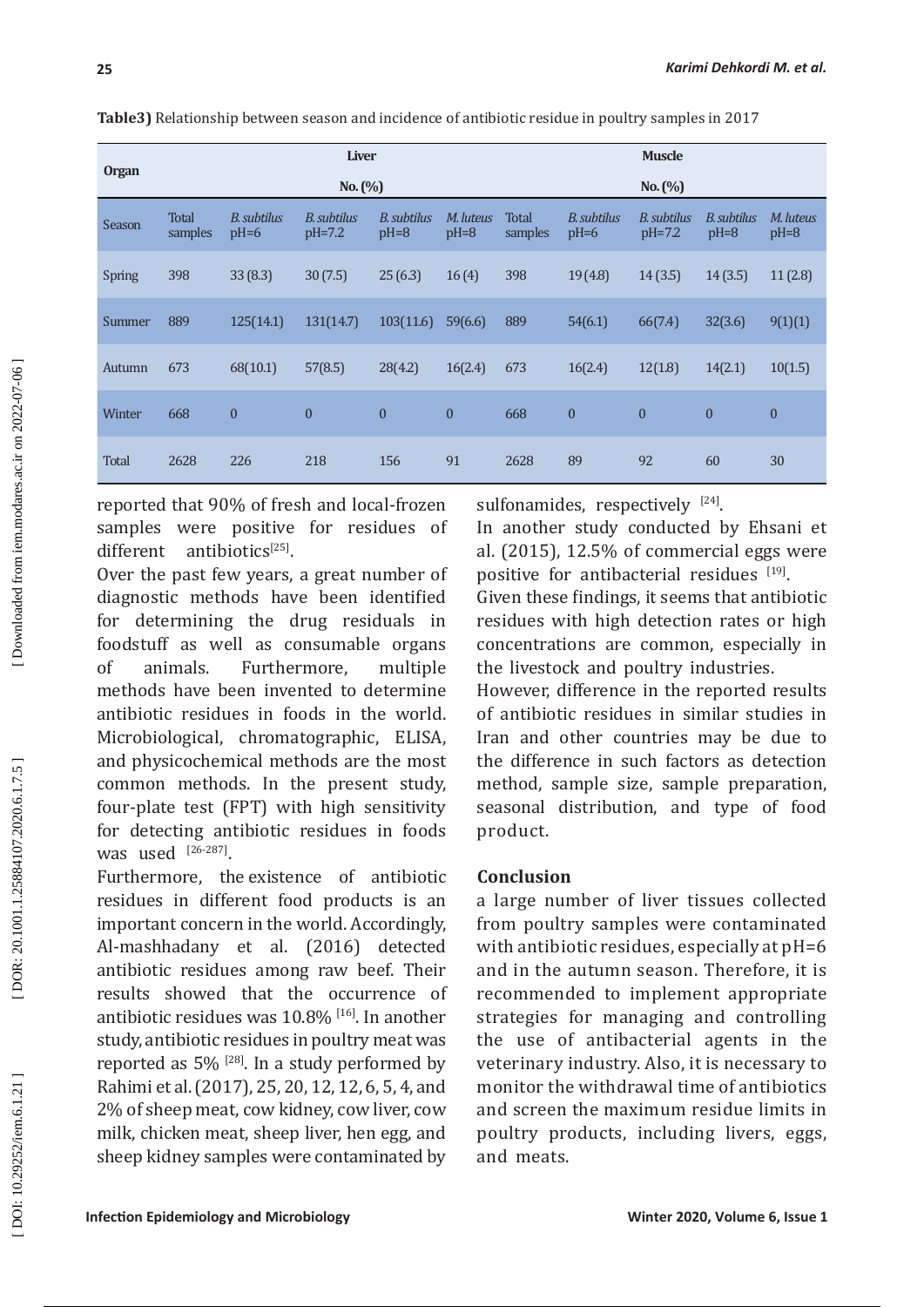**Acknowledgements:** Not applicable. **Ethical Permissions** : Not applicable.

**Conflicts of Interests:** The authors declare that they have no competing interests.

**Authors Contribution:** MKD, PB, MGS, and ZH: Conceived, designed, supervised the study, and revised the manuscript .

# **Findings:** Self-Funding.

## **References**

- 1. Landers TF, Cohen B, Wittum TE, Larson EL. A review of antibiotic use in food animals: Perspective, policy, and potential. Public Health Rep. 2012; 127(1):4-22.
- 2. Marshall BM, Levy SB. Food animals and antimicrobials: Impacts on human health. Clin Microbiol Rev. 2011; 24(4):718-33.
- 3. Chattopadhyay MK. Use of antibiotics as feed additives: A burning question. Front Microbiol. 2014; 5:334.
- 4. Hughes P, Heritage J. Antibiotic growthpromoters in food animals. FAO Anim Prod Health Paper. 2004:129-52.
- 5. Angulo FJ, Collignon P, Wegener HC, Braam P, Butler CD. The routine use of antibiotics to promote animal growth does little to benefit protein undernutrition in the developing world. Clin Infect Dis. 2005; 41(7):1007-13.
- 6. De Briyne N, Atkinson J, Borriello SP, Pokludová L. Antibiotics used most commonly to treat animals in Europe. Vet Rec. 2014; 175(13):325.
- 7. Johnston AM. Use of antimicrobial drugs in veterinary practice. Bmj. 1998; 317(7159):665-7.
- 8. Jeong S-H, Kang D-J, Lim M-W, Kang C-S, Sung H-J. Risk assessment of growth hormones and antimicrobial residues in meat. Toxicol Res. 2010; 26(4):301-13.
- 9. Kraemer SA, Ramachandran A, Perron GG. Antibiotic pollution in the

environment: From microbial ecology to public policy. Microorganisms. 2019; 7(6):180.

- 10. Hashempour-Baltork F, Hosseini H, Shojaee-Aliabadi S, Torbati M, Alizadeh AM, Alizadeh M. Drug resistance and the prevention strategies in foodborne bacteria: An update review. Adv Pharm Bull. 2019; 9(3):335-47.
- 11. Phillips I. Does the use of antibiotics in food animals pose a risk to human health? A critical review of published data. J Antimicrob Chemother. 2003; 53(1):28-52.
- 12. Okocha RC, Olatoye IO, Adedeji OB. Food safety impacts of antimicrobial use and their residues in aquaculture. Public Health Rev. 2018; 39:21.
- 13. Katz SE, Brady MS. Antibiotic residues in food and their significance. Food Biotechnol. 2000; 14(3):147-71.
- 14. Vivienne EE, Josephine O-kO, Anaelom NJ. Effect of temperature (cooking and freezing) on the concentration of oxytetracycline residue in experimentally induced birds. Vet<br>World. 2018: 11(2):167-71.  $11(2): 167-71.$
- 15. Lolo M, Pedreira S, Miranda JM, Vázquez BI, Franco CM, Cepeda A, et al. Effect of cooking on enrofloxacin residues in chicken tissue. Food Addit Contam. 2006; 23(10):988-93.
- 16. Al-Mashhadany DA. Detection of antibiotic residues among raw beef in Erbil city (Iraq) and impact of temperature on antibiotic remains. Ital J Food Saf. 2019; 8(1):7897.
- 17. Reyes-Herrera I, Schneider MJ, Cole K, Farnell MB, Blore PJ, Donoghue DJ. Concentrations of Antibiotic Residues Vary between Different Edible Muscle Tissues in Poultry. J Food Prot. 2005; 68(10):2217-9.
- 18. Myllyniemi A-L. Development of microbiological methods for the